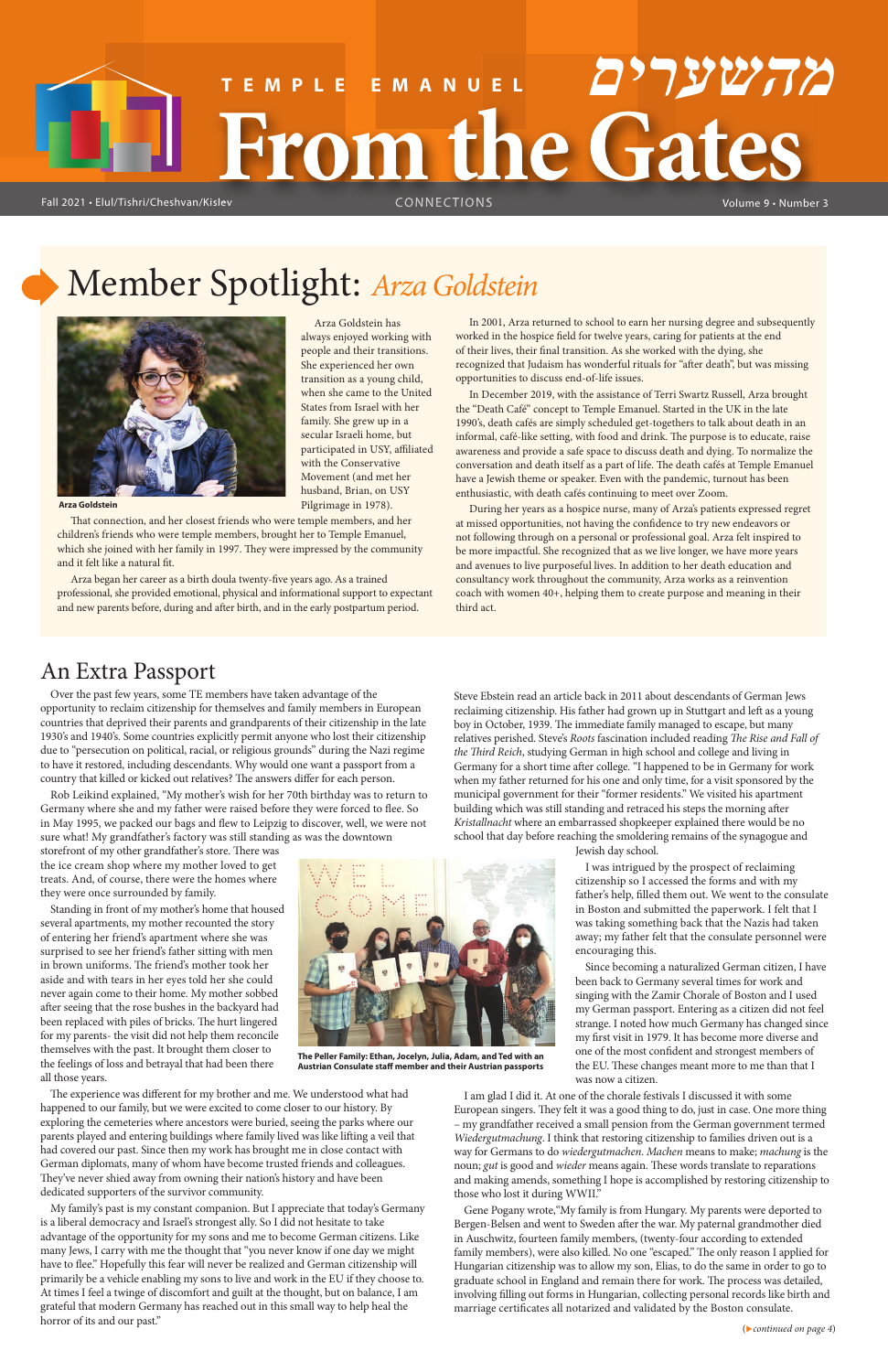Affiliated with the UNITED SYNAGOGUE OF CONSERVATIVE JUDAISM and SYNAGOGUE COUNCIL OF MASSACHUSETTS

**Contact Information**

#### **www.templeemanuel.com**

# **From the Gates**

**Please check our online calendar for updates CALENDAR.TEMPLEEMANUEL.COM**

# Community Prayer

**September (Elul/Tishri) - October (Tishri/Cheshvan) November (Cheshvan /Kislev)** 

**5781 - 2021**

**Saturday, September 4** *Parshat Nitzavim*  Bar Mitzvah: Max Carter Bat Mitzvah: Chloe Carter Children of Adele and Bryan Carter

> **Saturday, September 11** *Parshat Veyelech / Shabbat Shuvah*

> > **Saturday, September 18**  *Parshat Ha'azinu*

**Saturday, September 25**  *Sukkot Day V CH"M* 

**Saturday, October 2** *Parshat Bereshit* Bat Mitzvah: Zoey Steinberg, daughter of Sheryl Kalis and Adam Steinberg

> **Saturday, October 9** *Parshat Noach*

**Saturday, October 16** *Parshat Lech-Lecha* Bat Mitzvah: Sophiya Vacca, daughter of Melissa Jacobs and Joseph Vacca

**Saturday, October 23** *Parshat Vayera* Bar Mitzvah: David Rosemberg, son of Lorena Lerner and Hazzan Elias Rosemberg Mincha Bat Mitzvah: Lillian Welford, daughter of Michelle and Jeremy Welford

**Saturday, October 30** *Parshat Chayei Sara* Mincha Bar Mitzvah: Moise Raphael, son of Ariel and Bram Raphael

**Saturday, November 6** *Parshat Toldot* Bat Mitzvah: Amalya Silbert daughter of April and Ariel Silbert

**Saturday, November 13**

*Parshat Vayetzei* Bar Mitzvah: Zach Schwarzberg, son of Lisa and Joshua Schwarzberg

#### **Saturday, November 20**

*Parshat Vayishlach* Bat Mitzvah: Mali Dotan, daughter of Jaime and Udi Dotan Mincha Bar Mitzvah: Ayden Ascher, son of Lee and Frederico Ascher

#### **Saturday, November 27**

*Parshat Vayeshev* Bar Mitzvah: Lior Beloborodov, son of Julia Khodor- Beloborodov and Mark Beloborodov

**DAILY SERVICES** Sundays at 8:00 am & 7:30 pm Monday – Thursday at 7:00 am & 7:30 pm Fridays at 7:00 am

> **SHABBAT SERVICES** Fridays at 6:30 pm

Saturdays at 6:45 am & 9:30 am

This year, we spent a lot of time turning tablecloths into tallitot. We learned how to transform our kitchens into sanctuaries, our bedrooms into offices, and our living rooms into conference centers. And even though we found that we could—that those rooms in our home could become so much more than what they were before—we also discovered the limits of that transformation.

#### **FRIDAY CANDLE LIGHTING**

| September 10 6:44  |  |
|--------------------|--|
| September 17  6:32 |  |
|                    |  |
|                    |  |
|                    |  |
| October 155:44     |  |
|                    |  |
|                    |  |
|                    |  |
| November 124:07    |  |
| November 194:01    |  |
| November 263:57    |  |

What we once saw as fringe benefits, now feel so clearly to be core needs of our human hearts. The tzitzit are what turn a tablecloth into a tallis. Community, togetherness, and love transform a synagogue into a community.

As we enter into this new year, filled with health and new opportunity, let's not forget the lessons of the past year. We've got fringe benefits. We know how to transform any space into a sanctuary. We know how to work in any environment. We know that the world as we know it has the capacity to change overnight. And more than anything, we know that the moments we once took for granted are the holiest spark of light in our lives.

#### **SHABBAT MINCHA TIMES**

But there were some positive aspects! I spent a lot of time with my dad who was working from home and I became a medical assistant in my mother's dermatology practice. My dog, an aloof Scottish terrier, became friendlier and I got to spend endless hours playing video games with my best friend, Eyal. A highlight of the year was getting accepted early decision to Boston University where I will be a third generation legacy studying biology in the pre-med track. I was TE's USY Co-President which was lots of fun with Zoom Shabbat onegs, dinners and outdoor lounges. School finally opened in the spring-it was wonderful to see teachers and friends and, for once, I was happy to be in school! We seniors were able to pull through a difficult year. For me the senior prom signaled an end to COVID. With graduation, I took my final bow at NSHS and am

| October 305:20<br>November 6 5:15<br>November 13 4:10<br>November 27 4:00 |
|---------------------------------------------------------------------------|

**\* Times may change, please check our website for service times.**

Ian Kaplan, a graduate of Buckingham Browne & Nichols, explained, "This was the strangest year of my high school career. I went to school twice a week and was on Zoom for three. Every time I came to campus, something was different. My class was moved to a different space or COVID mask policies had changed. I eventually found my rhythm and was able to do schoolwork and extracurricular activities like writing political columns for the school newspaper and creating films. At times I felt overwhelmed with the college application process overshadowing everything. Applying to college had its challenges. Would test scores be optional? Attending virtual school tours and info sessions did not exactly give me a sense of the schools. Having conversations with friends attending schools I was interested in was the most helpful. It ended up working out okay. I'll be attending Tufts University next year and I am so excited!"



**Erev Rosh HaShana –** September 6 **Rosh HaShana Day I & II –** September 7 & 8 **Fast of Gedaliah –** September 9 **Kol Nidre –** September 15 **Yom Kippur –** September 16 **Erev Sukkot –** September 20 **Sukkot I & II –** September 21 & 22 **Hoshana Rabbah –** September 27 **Shemini Atzeret/Yizkor –** September 28 **Simchat Torah –** September 29 **Rosh Chodesh Cheshvan –** October 6 & 7 **Rosh Chodesh Kislev –** November 5

# *by Rabbi Aliza Berger*

Anita Diamant once asked, "what's the difference between a tablecloth and a tallis?" Her answer—just the fringes. The tzitzit.

 Just as a tallis is created by four small bits of knotted thread, we discovered that our spiritual community is made in large part by the small, seemingly incidental moments. We discovered the joy of eating in public and giving and receiving hugs. We discovered the bliss of singing together and laughing together at jokes. We discovered that shul doesn't feel the same when you don't walk through the doors; that even though you can watch the same service from anywhere in the world, it feels so much better to be in the same space and in the same seats.

## High School Seniors look back and ahead



 Brad Chavin, a graduate of Newton South High School, wrote, "Since school in the spring of 2020 was all online, I was hopeful that senior year would be in person. To my disappointment, it was just more Zoom. More time in my room alone with my eyes glued to the screen. My teachers and classes were great, but it was a failure in the social department. In breakout rooms, cameras and microphones were turned off – no collaboration and no socialization.

excited for what the future holds at BU."

Danielle Golden recognized that

COVID caused immense loss and hardship for so many. She felt

disconnected from many of her communities. She wrote that "despite the negatives of remote learning and social distancing I had more time with my



me a sense of purpose when I felt powerless. My school, Milton Academy, where we usually learned around a table, switched to remote learning. Gone was the closeness of sitting next to and across from classmates. When we returned to in-person learning, the tables were gone, lunch was moved to the gym and tables were spread out to limit socializing. I also felt disconnected from my USY community. I missed hugging friends at conventions. As Co-President of TE's USY, hosting virtual events was a challenge, but we were creative and kept the sense of community that

## Fringe Benefits

makes USY so special. Applying to college was another challenge. Last summer my parents and I toured many mostly empty campuses. I will be going to Vassar College where we will be on campus. I just can't imagine trying to adjust to college and making new friends virtually! I stayed connected with family through weekly Shabbat Zoom calls. They were a highlight, especially for my grandparents. We caught up on the week's activities and did Shabbat together. I looked forward to speaking with my sisters and cousins in the US, Costa Rica and Israel! COVID made me appreciate life and freedoms I took for granted. I adapted and found ways to connect with others. I know that I will take what I learned from this experience and work hard to build meaningful connections as I enter college and beyond."

**Brad Chavin**

**Ian Kaplan**

**Danielle Golden**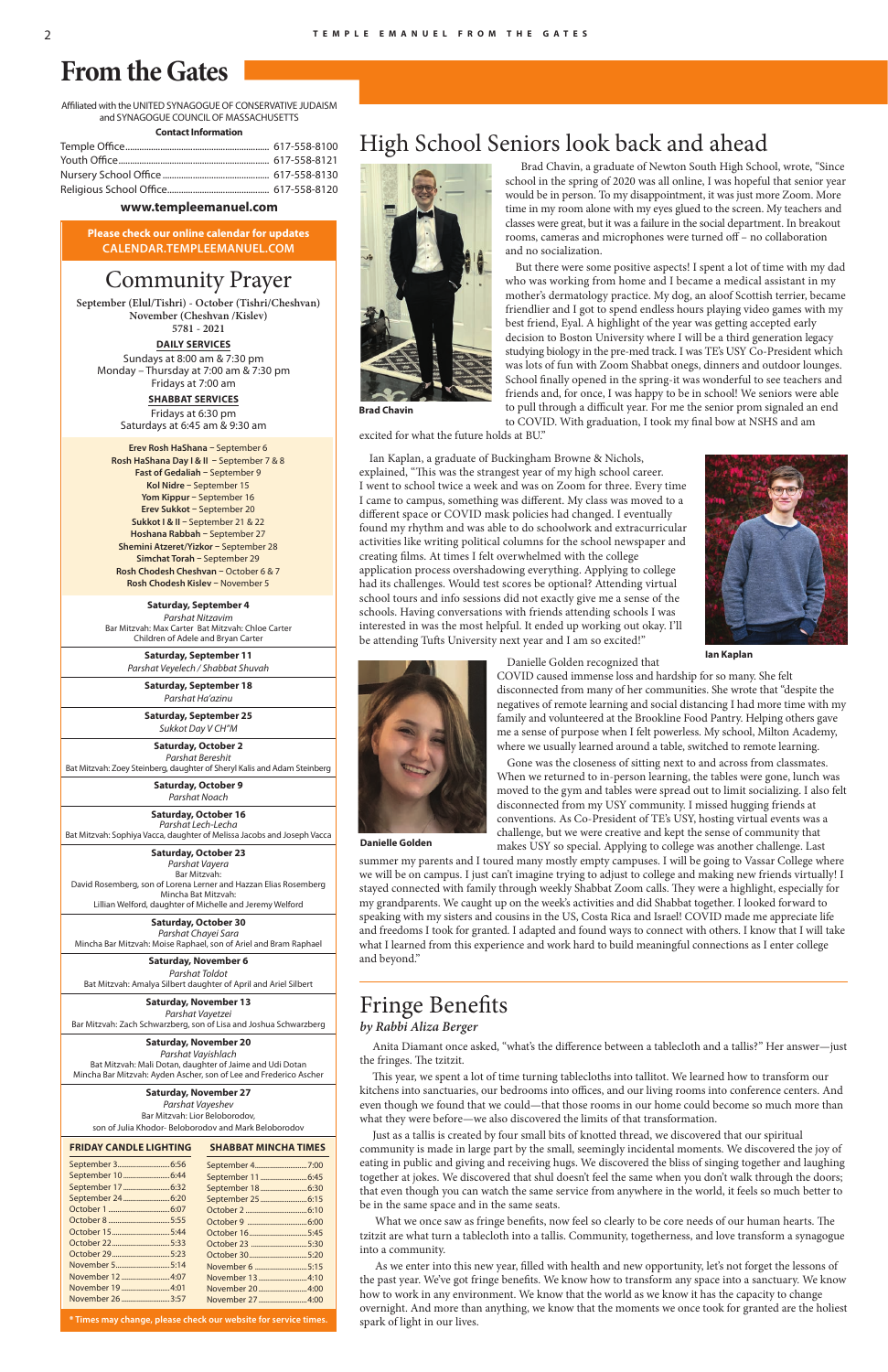# The Making of a Mitzvah Milestone

# Members' Milestones and Donations

#### **MEMBERS' MILESTONES**

#### **ENGAGEMENTS**

Debbie Simkin announces the engagement of her son, Dr. Daren Simkin to Dr. Ginny Drake

**SPECIAL ANNIVERSARIES 65 Years** Diane and Ted Korelitz Libby and Herbert Finkelstein

Jerry Ackerman Susan and Marc Foner Betsy Hecker and John Barter Lisa and Morris Sazer

#### **50 Years**

Esther and Alan Greif Aviva and Henoch Lev-Ari **40 Years** Esther and Alan Belo Esther and Lewis Muhlfelder

Robin and Bruce Polishook Ellen and Ken Slater Sally and Nathan Kaitz

#### **35 Years** Beth Goldbaum and

Andrea and Jeffrey Burger Rachel and Jonathan Laurence Jennifer Poole and Joe Levin Melissa Sydney and Adam Marshak

#### **30 Years**

Sharon and Marc Aaronson Shelley and Mark Derby Judy Bolton-Fasman and Ken Fasman Shelly and Mark Derby Pat McSheffrey and Jeff Lehman Lisa and Paul Magidson Lynette and Jack Polatin Farla and Massimo Russo

#### **25 Years**

Abby Sosland and Mark Goodman Liz Haas and Steve Joffe Mindy and Max Peckler Debbie and Michael Slater Michelle and Jeremy Welford

**20 Years** Jaime and Udi Dotan

#### **15 Years**

#### **10 Years**

Lisa Tanenbaum and Ken Hoffman Ziva and Jonah Hassenfeld

Rebecca and Ezra Barnehama Yardena and Josh Ungar

#### **5 Years**

Erica and Jason Melmed Julie and Joshua Bloomberg Kat Pocius and Josh Stein Ariel Friedman and Jonathan Krones

#### **CONDOLENCES TO:**

**Allan Lehmann; Sue Sohn; Deborah and Joel Sussman; Valerie Kiviat and Jeffrey** 

**Joan Almaliah** in memory of Rachela Almaliah Raibi; **Debra and Isidore Berenbaum** in honor of the birth of Carmen Cañas; **Jennifer and Jonathan Bornstein** in memory of Robert Zucrow Bornstein; **Jill and Steven Ebstein** in memory of Roslyn Ebstein; **Annette and Barry Feldman** in memory of Carole Warkel; **Rita and Herb Gann** in memory of Junita Thiessen, and in memory of the families of Kaplan, Yanes, Gann, and Perkins; in memory of Rueben Perkins, and in memory of Shirley Gordon; **Deborah and Shirley Gordon; Deborah and David Glickman** in memory of Mitchell Selig; **Marilynne and Alan Goldman** in memory of Natalie Greene; **Laurie and Richard Gliklich** in memory of Betty Gliklich; **David Goodson** in memory of Aileen Goodson; **Stephen Klar and Janice Gross** in memory of Ben Klar; **Marcie Abramson and Jerey Hunt** in memory of Cynthia Abramson; **Roberta Jacobs** in memory of Carole Warkel; **Gregory Kaidanov**<br>in memory of Sofia Kaidanov;<br>**Marilyn and Paul Kalis** in

Alice Zimelman on the death of her beloved mother, Florence Axelrod Stuart Cole on the death of his beloved mother, Bobbie Cole Alan Edelman on the death of his beloved mother, Pearl Edelman Julie Druker on the death of her beloved mother, Lillian Freedman Terry Garfinkle on the death of his beloved mother, Sylvia Garfinkle Mimi Ross on the death of her beloved husband, Howard Goldstein Marshall Isman on the death of his beloved mother, Dorothy Isman Ron Kahn on the death of his beloved brother, Arnold Kahn Linda Webb on the death of her beloved father, Joseph Karlin David Kerman on the death of his beloved father, Irving Kerman Dan Levinson on the death of his beloved wife, Cynthia Levinsor Mark Rubin on the death of his beloved mother, Barbara Levitz Susan Bley on the death of her beloved father, Louis Levovsky Margaret Ross Link on the death of her beloved husband, David Link Doug Pastel on the death of his beloved wife, Barbara Morrison Carol Saivetz on the death of her beloved husband, Harry Penn and on the death of her beloved mother, Rita Richman Ranna Rozenfeld on the death of her beloved mother, Betty Rozenfeld Lew Sassoon on the death of his beloved brother, Robert "Bobbie" Sassoon Lillian Leavitt on the death of her beloved brother, Fred Shporer David Starobinski on the death of his beloved father, Joseph Starobinski Barbara Epstein on the death of her beloved father, Alfred Stein Paul Summergrad on the death of his beloved father, Nathan Summergrad Jaime Dotan on the death of her beloved mother, Juanita Thiesson Ilene Beckman on the death of her beloved mother, Harriet Ungar

memory of the Alfred Stein;<br>**Steffi Aronson Karp and<br><b>Eric Karp** in honor of Steffi's Bat Mitzvah anniversary; **Reisha and Robert Kennison** in memory of Benjamin Englelman; **Marilyn Kutin** in memory of Dr. Neil Kutin; **Harriet and Cyril Mazansky** in memory of Anne Cassel; **Dorie and Mike Mufson** in memory of Peyton Alexander; **Susan Permut** in memory of Edith Singal Katz and Sydney Altman; **Judy Pollack** in

**Memorial Fund Arlene London** in honor of Alexis Poulas's first birthday **Dr. Trudy Karger Family Education Fund Robin and Richard Maltz**  in memory of Natalie Green,<br>**Judy and Charles Berlin** in honor of Trudy and Barry<br>Karger's 60<sup>th</sup> anniversary, and in honor of Josephine and Lewis Schneider's 60th

**In Honor of the Minyan Kemper Thompson and Richard Bankhead; Melissa and Bernard Bernstein; Carol Singer and Dan Bricklin; Amy and Steven Broder; Lois Cohen; Bobbi Fox and Daniel Dern; Varda and Neal Farber; Annette and Barry Feldman; Bert Fern and Harvey Mamon; Ruth and Don Freedman; Elyse and Sanford Friedman; Willie Goldwasser; Howard Guthermann; Marcie**  Abramson and Jeffrey **Hunt; Cynthia Kagno; Ste Aronson Karp and Eric Karp; Joel Katz; Ann Kostant; Ruth Lederman; Steven Lesser; Joan Mael; Raylea** 

**Terry Engel Rubin and Gary** 

**Wolf**

**Prayer Book Fund Francie and Robert Bossman** in memory of Mark Friedman;<br>**Jeff and Heller Kreshtool** in memory of Natalie Greene; **Mitch Pomerance; Robert and Marla Rosenbloom** in memory of Alfred Stein; **Amy and Jeffrey Wolfe** in memory<br>of Edward Levy

Caslowitz; **Harvey Levy** in memory of Barbara Montag Levy and Sam Levy; **Amy and Jeffrey Wolfe** in memory of<br>Selma Levy

in honor of Sharlene and<br>Richard Finkel's 55<sup>th</sup> wedding anniversary; **Karen and Michael Rotenberg** in memory of Sol Rotenberg **Temple Emanuel** 

**and Bernard Pemstein; Kathy and Mark Rogozinski; Rubin; Joanne Schindler and The Edelstein Jewish Continuity Fund** in memory of Alan Edelstein; **Deborah and Jeff Hirsch** in honor of the marriage of Michael Ackerstein and Samantha Teltser

**and Ira Rosenbloom** in honor of Dan Nesson; **Terry Engel and Gary Rubin** in memory of Seymour Engel; **Carol Schauer** in memory of David Schauer; **Sara Schechner and Kenneth Launie** in honor of Rabbi Robi the clergy and staff; Alix **Ginsburg and Alan Shuchat** in honor of Brian Levsky, Dan Nesson, David Beckman, Joan Almaliah, Joel Sussman, Steve Thompson and in memory of Dorothy Ellis and William Ginsburg; **Ellen Math-Shute and Doug Shute** in honor of Dan Nesson and in memory of Cynthia Levinson; **Judy and Allan Szathmary** in memory of Bobbie Cole and Harry Penn; **Sandy and Rick Thau** in honor of Rick's Bar Mitzvah anniversary; **Stephen Thompson** in memory of Estelle Thompson and Julius Thompson; **Stephanie and Adam Weitzman** in honor of Elyse and Sandy Friedman's special anniversary; **Nancy Sargon and Norm Zarsky** in honor of Nancy's birthday

#### **David Sherter**

anniversary **Edelstein Jewish Continuity Fund**

memory of Ernest Greenwood; **Jan Rose** in memory of Cynthia Abramson; **Charlene Ilene and Gary Sharp** in honor of the birth of Hannah Elaine Sharp

**General Religious School Gift Fund Joanne and Lew Levy** in memory of Dorothy Isman **Israel and Camp** 

#### **Scholarship Fund Ruth Gold** in memory of Lillian R. Freedman; **Michele and Howard Greene** in memory of Dorothy Isman, Bobbie Cole, and Sheldon Greene; **Trudy and Barry Karger** in honor of Yona Rosenman; **Marcia and Alan**

**Leifer** in honor of the birth of Aviv Shai Poleg; **Jill and Peter Matusow** in memory of Natalie Greene and Suzanne Rakoff; Sarah Ovadia in honor of Rabbi Robinson; **Sandy and Allan Ropper** in memory of Alan Smith; **David Schuller** in memory of Pauline Brummer

**Jack Permut 9th/10th Grade Israel Trip Fund Stephanie and Adam Weitzman** in honor of

Gershona and Ron Fein's special anniversary, and in honor of Jen and Rob Heinstein's special anniversary **Jordan Bennett Weiss Youth Collection Stephanie, Adam, Mark and** 

**Mady and Bruce Donoff** in<br>honor of Roleen and Aubrey<br>Katz's 55<sup>th</sup> anniversary; **Elaine and Robert Hurst** in honor of

> **Naomi Weitzman** in honor of Jacob Fridman's graduation **Levenson Music Fund Joshua Youdovin** in honor of Eugenia Gerstein and Cantor Elias Rosemberg

Carole and Barrie Greiff*'*s 60<sup>th</sup><br>anniversary; **Shirley Saunders** in memory of Harry Penn;<br>**Stuart Selby** in honor of Terri<br>Swartz Russell; **Judy and Sidney Swartz** in memory of Nathan Swartz and Allen Hyde **The Algranti-Cohen Sephardic Jewry Fund**

**Joyce Plotkin and Ben Aspel** in memory of Florence Kamenetzky Axelrod; **Debra and Isidore Berenbaum** in memory of Fay Berenbaum; **Dr. Gilbert Daniels** in memory of Paul Tolkoff; **Jill and David Grossman** in memory of Leon Brenner;<br>**Roslyn Heafitz** in memory of

> **Lifson Library Fund Midge and Ross Benjamin** in memory of Bernard Kaufman; **Deborah Whitehill and Howard Zaharoff** in memory of Arthur Zaharo

**Lois Alexander Children's Book** 

**Collection**

#### **PTA and General Scholarship Fund**

**Renee and Jonathan Delatizky** in memory of Florence Kamenetzky Axelrod **Rabbi Marshall R. Lifson Library Fund Carrie and Neil Lieberman** in memory of Mildred Klein

**Ritual Director's Fund Beverly Andreozzi** in memory of Edward Palasz; **Carole and Henry Berman** in memory of Evelyn Berman, Anna Alinktuck, Martin Alintuck, and Edith Shoolman; **Rachel and Ron Blankstein** in honor of Dan Nesson; **Estelle and Guy Gomolka** in memory of Edith Gomolka; **Gail and William Levine** in memory of Helen Caslowitz and Aaron

**Carole and Barrie Greiff Education Fund** Mady a<mark>nd Bruce Donoff and</mark><br>Syrille and Paul Rosman in honor of Carole and Barrie Greiff's 60<sup>th</sup> anniversary;<br>**Susan and Frederic Jacobs** in memory of Bobbie Cole

#### பி 4 **Our Congregation has sustained**

**the loss of our members** ROBERTA "BOBBIE" COLE LILLIAN FREEDMAN HOWARD GOLDSTEIN CYNTHIA LEVINSON DAVID LINK BARBARA MORRISON HARRY PENN HENRIETTA WEINER *May their memory always be for a blessing***.** 币 ╓╄

This September will be the eighth year of a project known only to some at Temple Emanuel. It falls under the category of "A club to which I wish not to belong."

> **Rosamond and Harvey Grand Fund in Memory of Michele Grant-Epstein Dr. Gilbert Daniels** in memory of Lynn Tolko

Daniels; **Susan Grant** in memory of Robert Tully **Rosenblatt Stars of David Fund Sheryl and Steven Dropkin** in honor of the marriage of Michael Ackerstein and Samantha Teltser **Sol and Anne Rotenberg Fund for Adult Education Toby and Dean Rodman**

The idea came to me when I met a friend at the local market who was picking up dozens of jars of honey for a project at Temple Beth Elohim in Wellesley. I loved the idea and suggested it to the TE Religious Life Committee. That first year seventy packages were hand-delivered by volunteers and if someone was home, a short visit was a dividend!

> **Forest Fund Barbara and Edward Krupat** in memory of Anna Riemer; **Merle Hass and Sylvain Korzennik** in memory of Cynthia Levinson

I have led this effort with the help of TE Brotherhood members and other congregation volunteers. Over the years I have met some of the recipients. Sometimes we receive thank you notes from recipients expressing their gratitude for being thought of and cared for in the aftermath of their sadness. We are humbled that this small gesture has offered solace and connection.

**Temple Emanuel General Fund Stacie, Craig and Bruce Adler** in memory of Lillian R. Freedman; **Jackie Anapolle** in memory of Lillian Simonoff and in honor of Elias Rosemberg, Ariana and Forest Diamond's marriage, Gail Wisberg, Rabbi Robinson, Phyllis Somers; **Jessica and David Arono** in memory of Alfred Stein; **Carole Aronson** in memory of Natalie Greene; **Irving Backman** in memory of Edith Backman and Jack Backman; **Ruty Bakor** in memory of Charlie Rabie; **Beverly Bavly and Family** in memory of Bobbie Cole; **Elaine and Alan Bello** in memory of Lillian R. Freedman; **Dr. and Mrs. Barry Benjamin** in honor of Brian Lefsky and in honor of the Zoom crew; **Caryn Mofenson and Sidney Boorstein** in memory of Robert Avrom Goldberg; **Bonnie Gordon and Bob Braitman** in memory of Irving Braitman and Nanette Gordon; **Jodi Brett** in memory of Lillian R. Freedman; **Gary Charlestein** in honor of Rabbi Berger and Cantor Rosemberg; **Laura** 

anniversary, Shana Simkins engagement to Matthew Shwachman, Sharlene

and Richard Finkel's 55<sup>th</sup><br>anniversary, Trudy and Barry<br>Karger's 60<sup>th</sup> anniversary; **Amy** 

**and Marty Kaplan** in memory of Lillian R. Freedman; **Leah Oko and Carl Katz** in memory

of Brenda Saltman and in honor of Jordan Bornstein's Bar Mitzvah; **Stephen Kaye**

**and Steven Cline; Midge and Tom DeSimone** in memory of Lillian R. Freedman; **Mady and Bruce Donoff in memory** of Murray Smith, Bobbie Cole and Joseph Starobinski, and in honor of Batia and Moise Shems's 55<sup>th</sup> anniversary,<br>Gloria Mamokhin's birthday, Goldie and Eric Ungar's 70<sup>th</sup> anniversary, Lisa and<br>Matt Hills's 35<sup>th</sup> anniversary,<br>Marlene and Gerry Katz's 55th anniversary, Diane and Michael Gardener's grandson, Rosalie Whitehill's birthday, Sharlene and Richard Finkel's 55<sup>th</sup> anniversary, Barry<br>and Susan Bergman's 40<sup>th</sup> anniversary; **Terri Loewenthal and Michael Fisher** in memory of Herbert Fisher; **Brenda and Harvey Freishtat**  in memory of Harriett David, Harry Penn, Reva Rodman ang, and Bobbie Cole; **Judith Garlick** in honor of Tracy Schneider; **Elizabeth Gavis** in memory of Lillian R. Freedman; **Liz and Steven Goldstein** in memory of Edward Cohen; **Miriam and Dennis Gordan** in honor of Howard Guthermann's granddaughter; **Simon Gottlieb** in memory of Arthur Gottlieb; **Myra and Dick Grand** in memory of Jan Paradise; **Carole and Barrie Greiff** in honor of Sandy and Allan Ropper's granddaughter; **Paul Groipen; Eve Adler and Scott Groper** in memory of Lillian R. Freedman; **Roslyn Heafitz** in honor of the clergy; **School** in honor of Eliana Blankstein's Bat Mitzvah; **Diane and Martin Richler** in memory of Dorothy Isman, Harry Penn, and Bobbie Cole; **Miriam Rosenblatt** in honor of Mady Donoff*'*s special<br>birthday; **Debora and Alan Rottenberg** in memory<br>of Lillian R. Freedman: of Lillian R. Freedman; **The Sandpipers Social Organization** in memory of Lillian R. Freedman; **Rhoda and Ronnie Sarver** in memory of Barbara Cohen; **Shirley Saunders** in memory of Bobbie Cole; **Barry Schneider**; **Bobbi and Marc Schwartz** in memory of Florence Kamenetzky Axelrod; **Debbie and Neal Shalom** in memory of Saltiel Shalom; **Janet Sobel-Medow and Mitch Medow**; **Suzanne Hanser and Alan Teperow**  for aliyah; **Sandy and Rick Thau** in memory of Rabbi Chiel and in honor of Mrs. Janet Chiel; **Esther Toren and Fran Tagner** in honor of the clergy; **Pam and Peter Weil** in memory of Jason Samuel Weil, Martin A. Weil, Morris Sacks, and Reva Rodman Zwang; **Linda and Sherwin Weinstein Temple Emanuel Memorial Park Fund Robert Weisman** in memory of Joann Elliot **The Youth Department Gift Fund Patricia Bresky** in honor of Steven Bresky

in memory of Frances R. Kaye; **Bette and Joseph Kessler** in memory of Dr. Joe Karlin; **Marcia and Ralph Kohl; Judith and Herschel Langenthal** in memory of Isabel Grinspoon; **Stewart and Rhonda Lassner** in memory of Reva Rodman Zwang; **Susan, Jordana, Jarrod, Berel, Eva and Ari** in memory of Louis Levovsky; **Margaret Link** in memory of Harry Penn and in honor of Yairah Shalhevet, Phyllis Baron's special birthday, Sonia and Joe Michelson's anniversary; **Lazar Lowinger** in memory of Julius Lowinger and Manya Gilburd Lowinger; **Marian Mandell** in memory of Lillian R. Freedman; **Jill and Peter Matusow** in memory<br>of Ray Rakoff; **Gail Merriam** in memory of Irving Lotto, and in memory of Selma Lotto; **Annette Needle and Peter Meyersohn** in honor of Sharlene and Richard Finkel's special anniversary; **Sonia and Joseph Michelson; Sara Rubin and David Montanari** in honor of yahrtzeit services; **Adele Newman** in memory of Alfred Stein and Bobbie Cole; **Margaret Nichols** in memory

of Cynthia Levinson; **Karen<br>Novakoff, Annette O'Reilly,<br>and Phyllis and Stephen** 

**Poor** in memory of Lillian R. Freedman; **Sandy Puritz and Dave Noymer** in memory of Bobbie Cole; **Deborah and Stuart Rabner** in honor of *Shabbat Alive!*; **The Rashi** 

and in honor of Barbara<br>and Frank Resnek's 55<sup>th</sup><br>anniversary, Ma'ayan and

#### **DONATIONS**

*Temple Emanuel gratefully acknowledges the generous donations to our synagogue funds. To learn more about the variety of funds and ways of supporting the synagogue's ongoing efforts,<br>please call the office @ (617) 558-8100.* **Adult Education Fund**

#### **Deborah and David Yoburn** in memory of Jacob Cohen **Bereavement Fund**

Harry Penn, Cindy Levinson, and David Link; **Ariel Katz** in memory of Shalom Katz; **Sandy and Allan Ropper**  in memory of Edith Singal Katz, Daniel Weisberg, and Sarah Weisberg; **Rosalind Scheffler** in memory of Julius<br>Zuckerbrod; **Amy and Jeffrey Wolfe** in memory of Judith G. Wolfe

#### **Berkson Garden Fund Barry Schneider**

**Cantor's Music Fund Kim and Gary Creem** in memory of Alfred Stein; **Mady and Bruce Dono** in honor of Jacqueline Hallo and David Bunis's 35<sup>th</sup> anniversary; **Judith and Jack Elder** in memory of Dorothy Isman; **Sharlene and Richard Finkel** in memory of Reva Rodman Zwang and in honor of Annette Needle and Peter Meyersohn's special anniversary; **Larry Gorin** in memory of Murray Smith; **Haila Darcy Harris** in honor of Eric and Goldie Ungar's 70th anniversary; **Marcia and Jeff Herrmann** in memory<br>of Lillian R. Freedman; **Anna and Marina Magazinnik** in memory of Lillian R. Freedman; **Jill and Peter** 

**Matusow** in honor of Steve Thompson's birthday; **Melvin Norris** in memory of Gail Norris; **Myrna and Arnold Offen** in memory of Barney<br>Mould; **Miriam Rosenblatt** in honor of Carole and Barrie Iff Honor of Carole and In **Carol Saivetz** in memory of Brenda Saltman and in honor of Jordan Bornstein's Bar Mitzvah; **Leslie and Bob Stacks** in memory of Bobbie Cole; **Marlene Yudelman** in memory of Leonard Sagorin; **Dale Zaff** in memory of Bernard Borks

**COVID-19 Fund Gail and William Levine** in honor of the clergy

Our "Honey Project" is unique among synagogues. Instead of sending a bottle of honey to all our members in the fall, Temple Emanuel reaches out just before Rosh Hashanah to those in our community who have lost a family member in the previous year. We use this annual time of renewal and reflection to deliver a little joy to these families, hoping that with

extra sweetness, they can remember their loved one with a bit less heartache. A note attached reads, "From our family to yours, Shanah Tovah. May the memory of your loved one always be sweet."

> With appreciation for Temple Emanuel and its members, may we go from strength to strength.

*Shanah Tovah*, Jan Schwartz

**Roberta and Kenneth<br><b>Hoffman** in memory of Harry<br>Penn and Harriett David

Rick Sands's 35<sup>th</sup> anniversary,<br>Mimi Halperin-Maya and<br>Jacob Maya's 40<sup>th</sup> anniversary,

Nancy and Morris Steinbock's<br>55<sup>th</sup> anniversary, Peter Yaffe<br>and Carol Steinberg's 45<sup>th</sup>